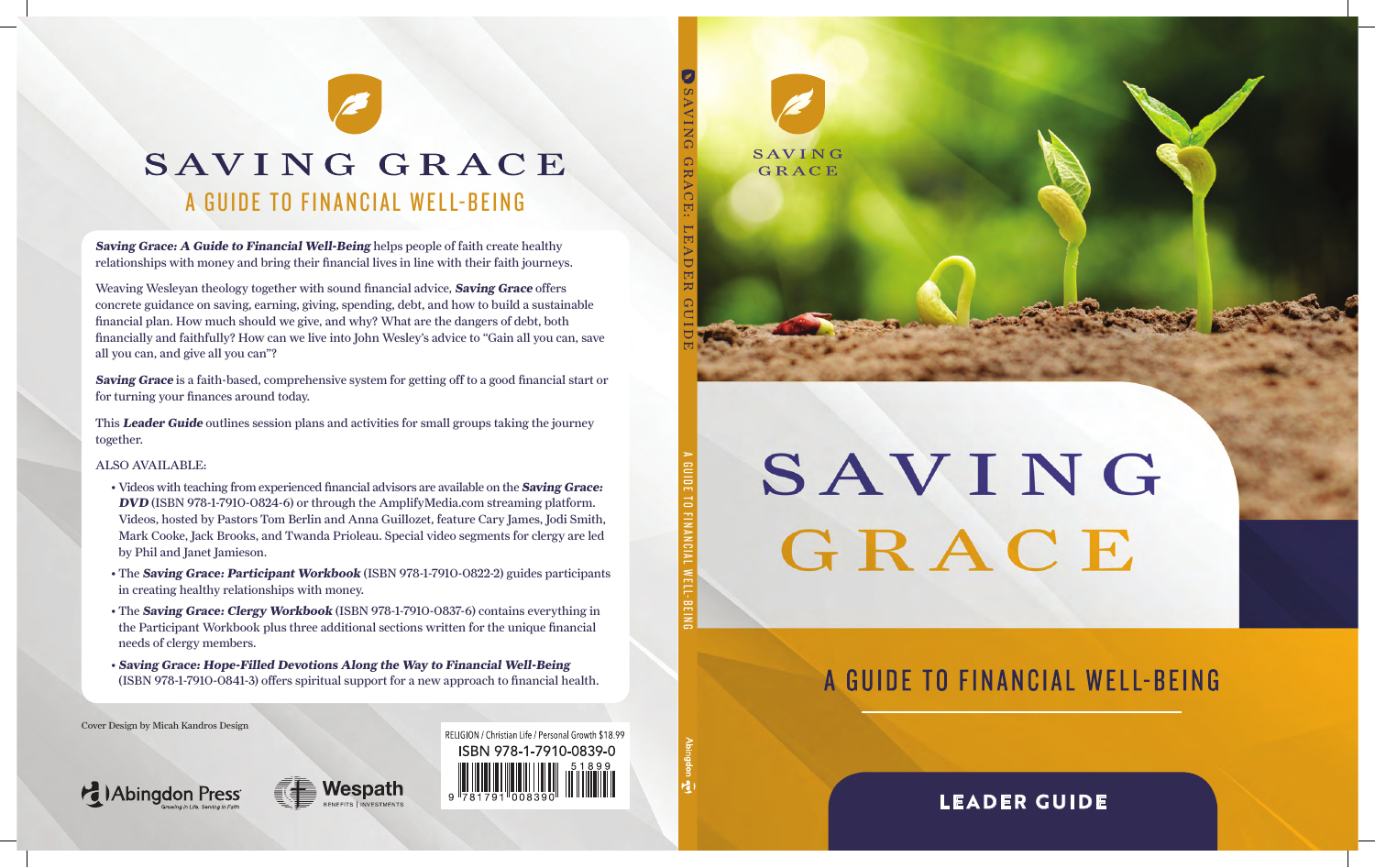# **Contents**

| Before the First Session-A Little Homework Alberta 2014            |
|--------------------------------------------------------------------|
|                                                                    |
|                                                                    |
|                                                                    |
|                                                                    |
|                                                                    |
|                                                                    |
| Helpful Hints for Managing Your Session 12                         |
|                                                                    |
|                                                                    |
| <b>Session 2:</b> Getting Started: Tracking Expenses and Income 25 |
|                                                                    |
|                                                                    |
|                                                                    |
|                                                                    |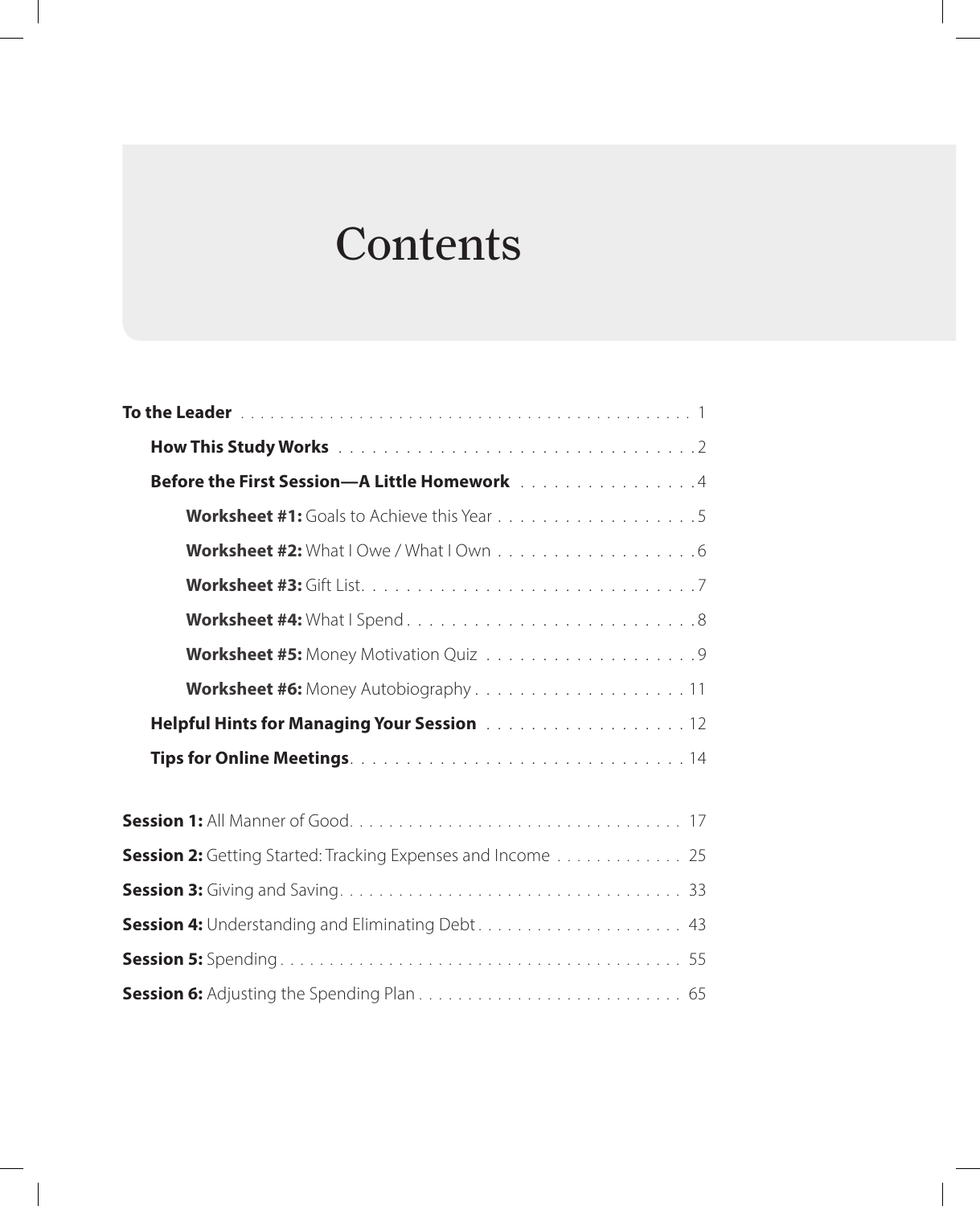| Form #2: Form for Tracking Short-Term Savings 83              |
|---------------------------------------------------------------|
| Form #3: Envelope Record-Keeping Worksheet 85                 |
|                                                               |
| <b>Form #5:</b> Spending Record (Daily Variable Expenses). 89 |
| Form #5: Spending Record (Monthly Regular Expenses). 90       |
|                                                               |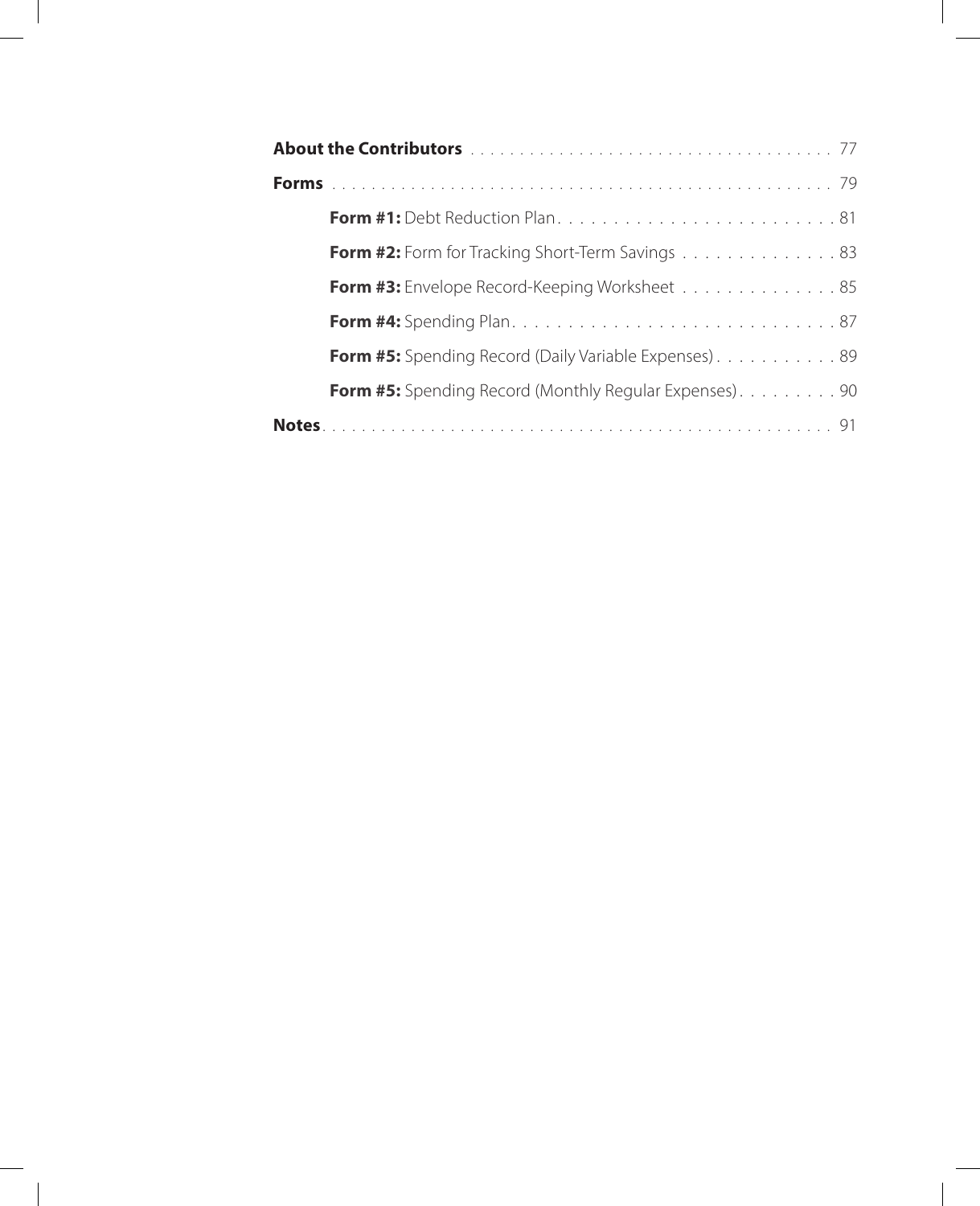# **SESSION 1**

# All Manner of Good

## **Planning the Session**

#### *Session Goals*

Through this session's discussion and activities, participants will be encouraged to:

- Think about their own tendencies toward money and possessions as idols;
- Learn what the faithful way has to say about money; and
- Realize the benefits of a Spending Plan and how it can help them faithfully achieve their financial goals.

#### *Preparation*

- Read and reflect on the Introduction and chapter 1 of *Saving Grace Participant Workbook*. This session should be conversational, warm, and inviting. It lays the foundation for what might be a new perspective on personal finances and, for many, will be the first time they are aware of the spiritual significance of their relationship to money.
- Read through this session outline in its entirety to familiarize yourself with the material being covered. Be prepared to adjust the session as group members interact and as questions arise. Prepare carefully, but allow space for the Holy Spirit to move in and through the group members and through you as facilitator.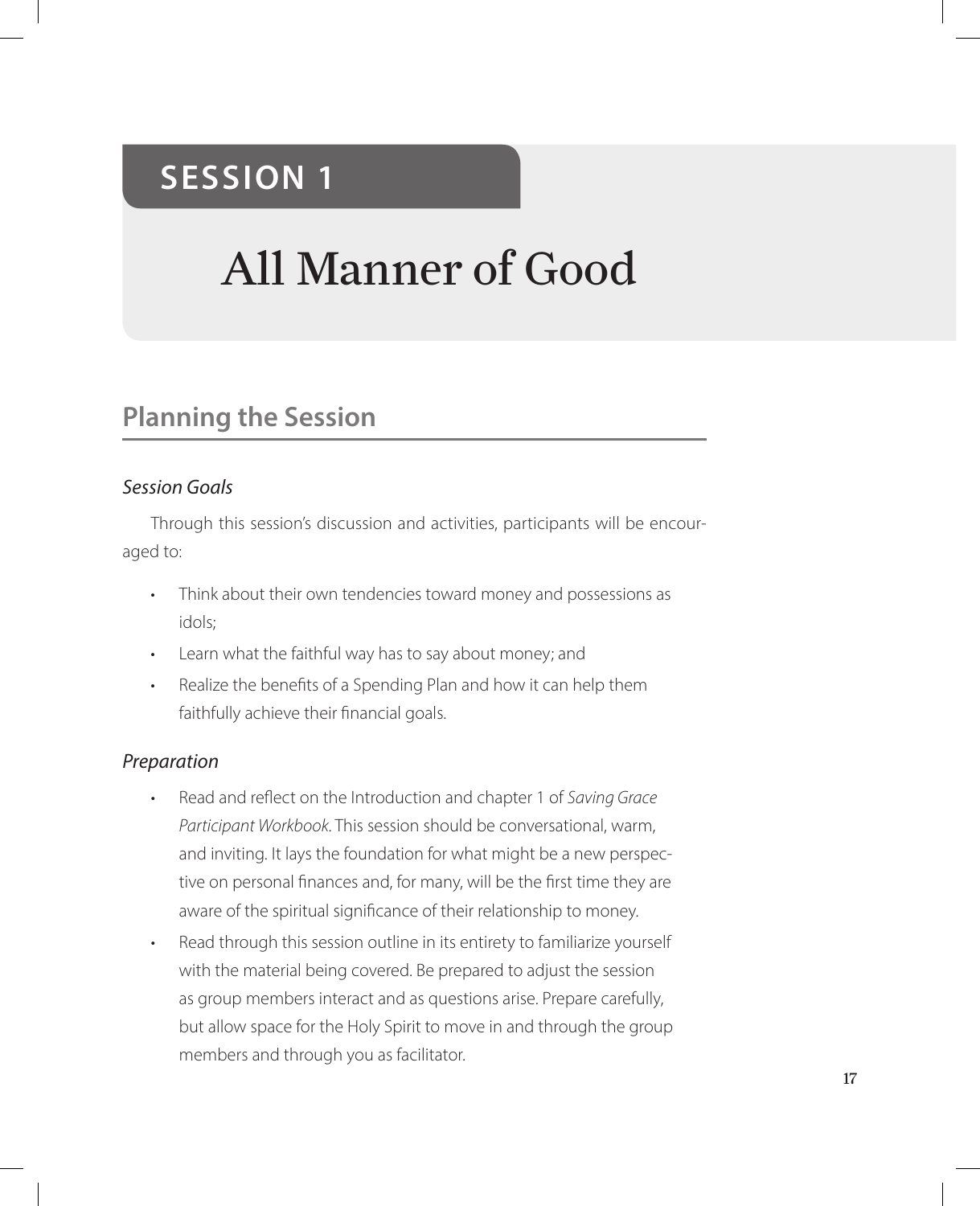- Read and reflect on the following key Scriptures:
- 1 Timothy 6:10
- Isaiah 55:2
- Matthew 6:24
- Hebrews 13:5
- You may want to have a markerboard or large sheet of paper available for recording group members' ideas.
- You will need access to a DVD player or another method for streaming videos online for the group to watch.
- Have a Bible, paper for taking notes, and a pen or pencil available for every participant.

### **Beginning Your Time Together (5-10 minutes)**

As participants arrive, welcome them to this study. Depending on how familiar participants are with each other, you might want to spend a few minutes introducing yourselves and sharing why you are interested in doing this study. You might conclude by briefly sharing what has led you to be teaching this class, which could include key aspects of your own financial and faith journey.

Open the group in prayer; then ask the following icebreaker question and encourage participants to share their responses with the group.

#### *Opening Prayer*

*Heavenly God, we are thankful for time to gather together and explore an area of our lives that is so meaningful, but can sometimes feel overwhelming. Help us to know that you are with us, and that you are guiding us as we seek to be financially faithful to you; in Jesus's name. Amen.*

#### *Icebreaker*

• When you were a kid, what were your thoughts on money? For example, what did you think happened when your parents wrote a check or used a card to pay for something? What's your earliest "money" memory?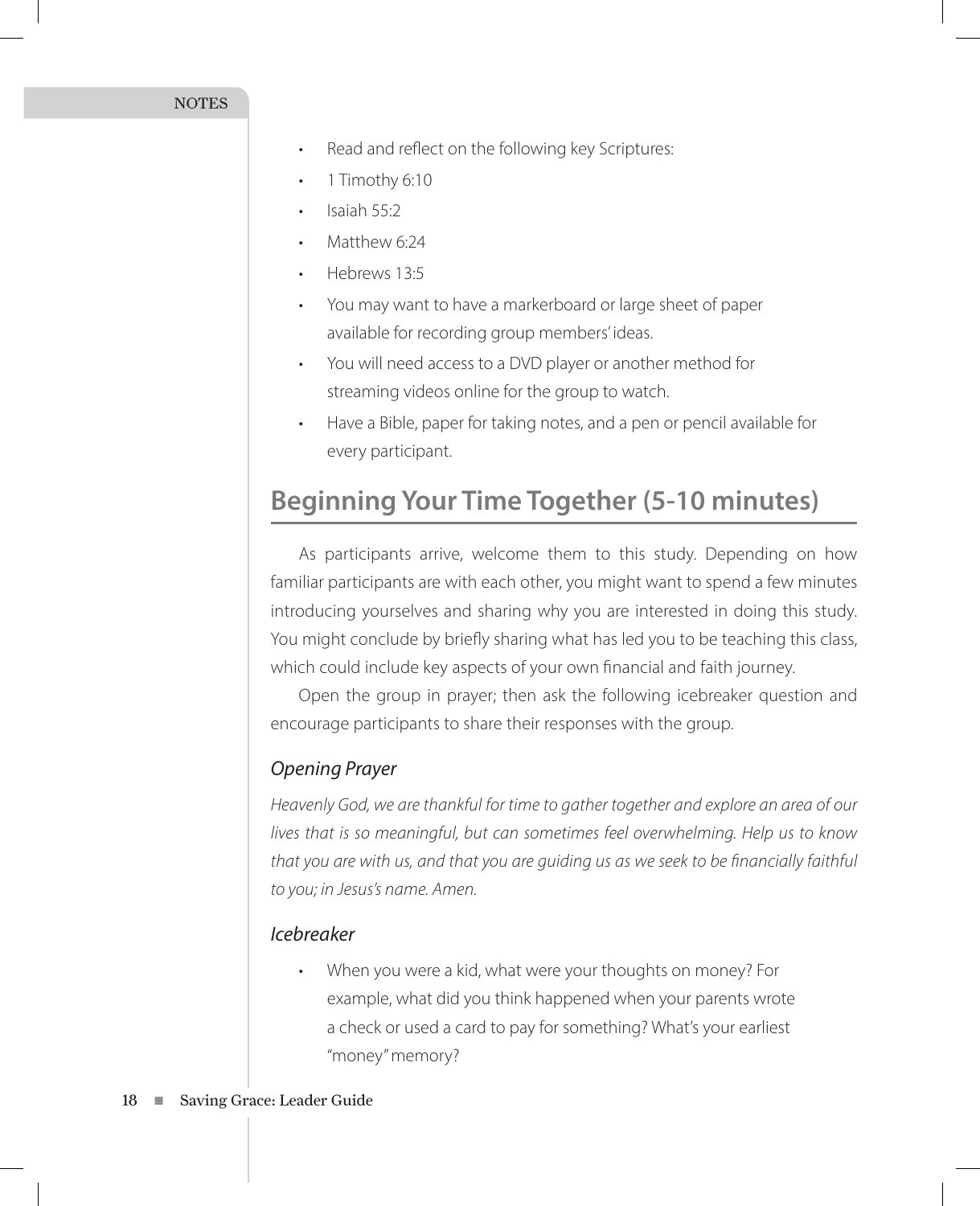# **Video Session (30-35 minutes)**

Watch video session (15-20 minutes in length).

#### *Video Discussion*

- What financial education did you receive as a child, a young adult, or an adult? Do you relate to Anna's story about her dad's basic advice to simply "spend less than you make"? Have you found that advice helpful, or not?
- Do you currently feel your money is a tool that works for you, or the other way around?
- Tom says that his wife's commitment to tithing early on in their marriage pushed him to consider the difference between what he needed and what he wanted, and that he realized he struggled with anger about not getting all the things he wanted. Do you relate to Tom's story? How do you think you are ruled by your needs and wants?
- As a young pastor, Anna found that, although Jesus talks a lot about money in the Bible, many members of her congregation were very uncomfortable talking about money and how it should be used. Have you found this to be true? Why do you think this is often the case?
- The Methodist tradition follows John Wesley's direction to "make all you can, save all you can, and give all you can." Wesley saw how money often corrupts, but also how money used well can be used to serve God's people now, here on earth. How have you seen money or resources put to use to serve God's purposes in this world?
- Tom and Anna talk about how a spending plan can be a spiritual discipline and not just a financial one because writing down how we spend our money reveals our priorities. What makes you nervous or hesitant about starting this process?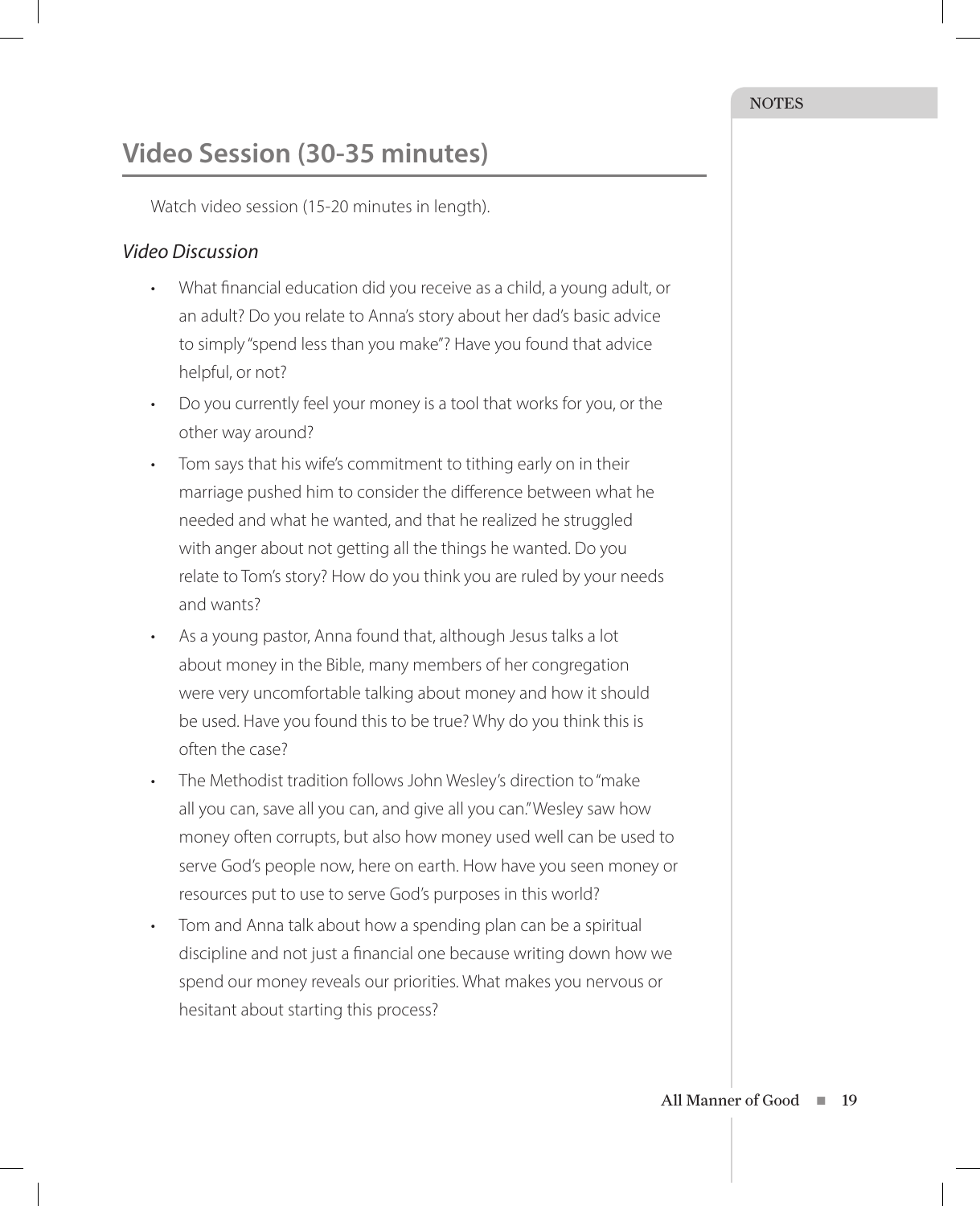• When it comes to money, there are often generational differences in the ways that people choose to spend or save or give their money. What do you see people in your generation struggling with when it comes to money issues?

### **Study and Discussion (15 minutes)**

**Note to Leader:** *Based on the interests of your group and the time allowed, use as many or as few of these discussion topics and prompts as you'd like.* 

Ask for volunteers to look up and read aloud the following verses in the Bible that reference money.

- 1 Timothy 6:10 ("The love of money is the root of all kinds of evil.")
- Isaiah 55:2 ("Why spend money for what isn't food, / and your earnings for what doesn't satisfy?")
- Matthew 6:24 ([Jesus said,] "No one can serve two masters. Either you will hate the one and love the other, or you will be loyal to the one and have contempt for the other. You cannot serve God and wealth.")

#### Ask,

- How do these verses expose money's potential effects on the state of our hearts? How does it affect our thoughts and actions?
- In the Activity: The Idols We Keep (page 17 in the workbook), we acknowledged that though money itself is not innately a bad thing, it can become an idol—even a rival god—in some people's lives. Has there ever been a time in your life when you felt money became an idol in your life? How did it affect you?
- When have you been in a situation where you felt the tension in your heart between how to manage your money well and how to honor God? What happened?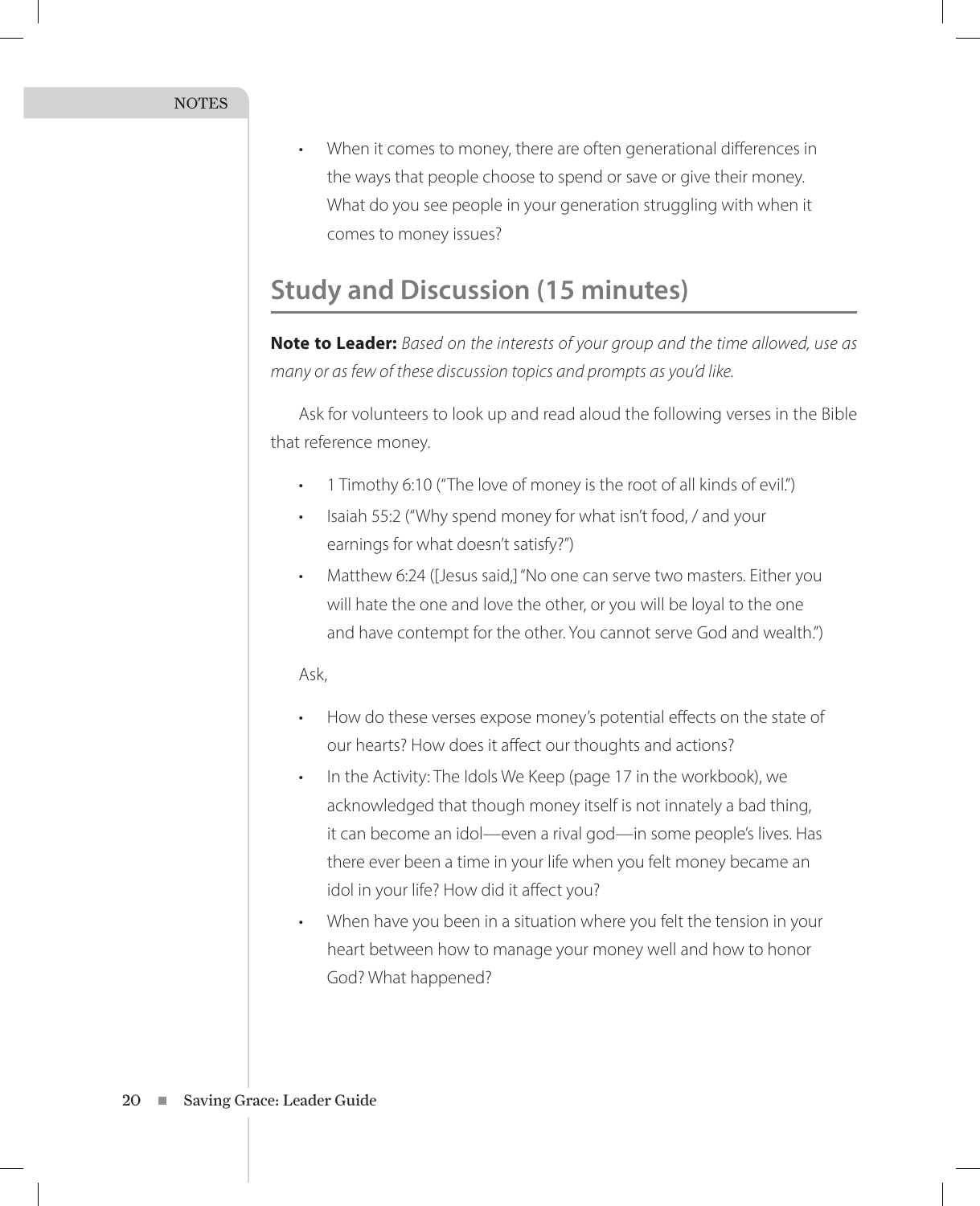#### *What Our Consumer Culture Says About Money*

- In the Activity: The Myths We Believe (found on page 18 of the workbook), we are given three myths our consumer culture feeds us on a regular basis:
	- ◊ Things bring us happiness.
	- ◊ Debt is expected and unavoidable.
	- ◊ A little more money will solve all my problems.
- Which myth do you think influences you the most? How has believing this myth influenced the way you live your life?

#### *Money and the Faithful Way*

In Scripture, we see three core truths about how God tells us to use our resources:

- 1. God created everything. (Genesis 1)
- 2. God owns everything. ("The earth is the Lord's, and everything in it, / the world and its inhabitants too" [Psalm 24:1].)
- 3. We are trustees, not the owners, of all God has made. (First Corinthians 4:2 says, "In this kind of situation, what is expected of a manager is that they prove to be faithful.")
- When it comes time for you to use your money or other resources, do you typically think about any of these core truths? What usually dictates how you spend your money?
- In the Activity: Owner or Trustee? (found on page 20 of the workbook), you were asked to reflect on how you see yourself, whether as an owner or a trustee.

**Note to Leader:** *If you have a markerboard or large piece of paper available, you might want to draw the continuum graphic and ask participants to come up and place an X where they currently fall on the continuum.*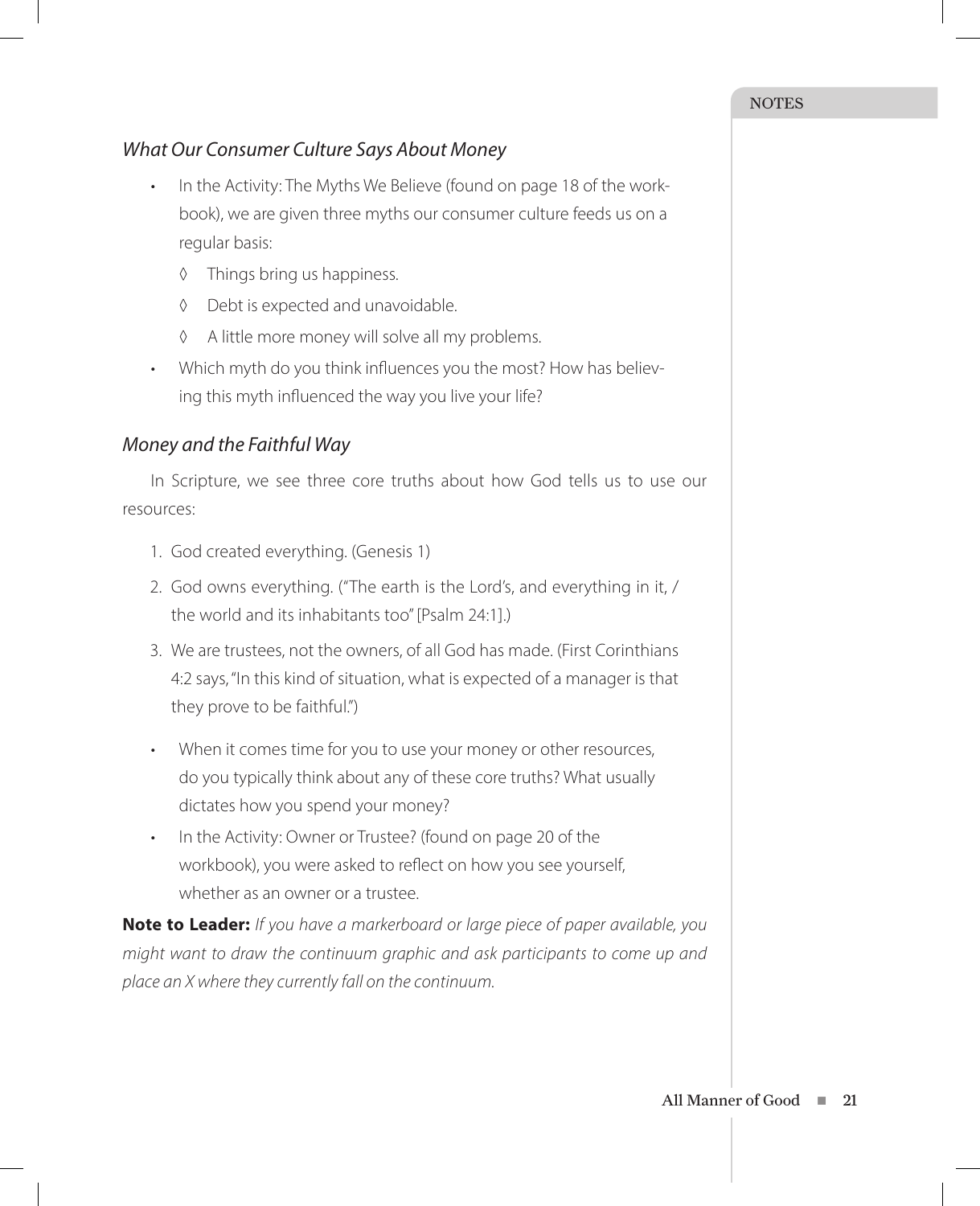

# **KEY QUESTION**

Will God consider my financial decisions to be faithful or foolish?

- Would anyone be willing to share where he or she saw him- or herself on the continuum of owner or trustee?
- How does having the mindset that you are trustee of God's resources change the way you think about money in general?

### **The Pull of the Consumer Culture vs. the Faithful Way**

# **FINANCIAL WELL-BEING**

The contentment we feel as we faithfully manage our financial resources according to God's principles and purposes.

- Have you ever fallen into the "bigger barns" mindset? What was the situation, and how did it affect your life or finances?
- On page 22 of the workbook, you will see a list of five areas—earning, giving, saving, debt, and spending—we will cover as we discuss our financial lives. In which of the five financial areas do you feel you need to grow? How might growth in that area lead you to be a faithful trustee of God's resources?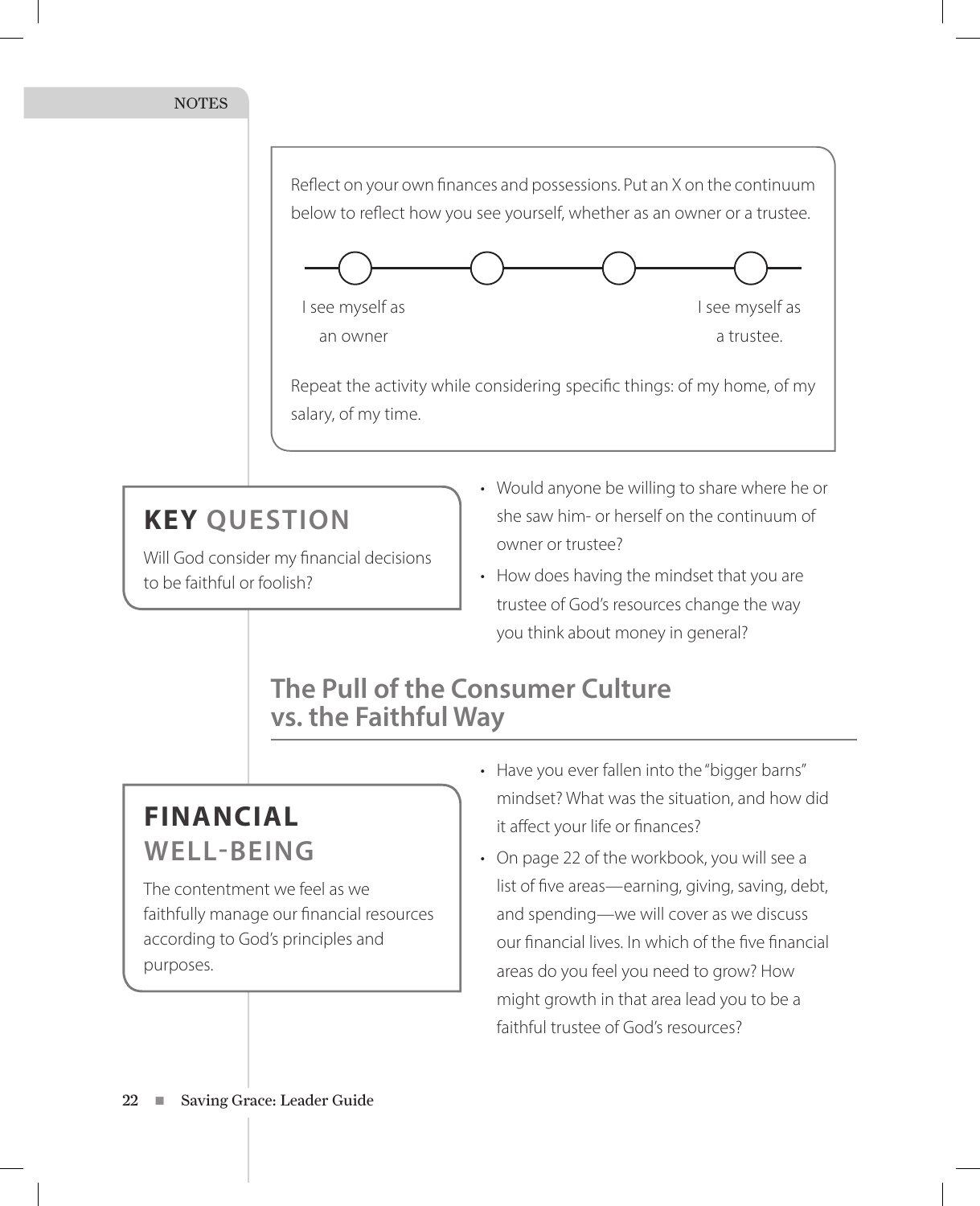#### *Why Create a Spending Plan?*

- What is your initial reaction to the word *budget*? What has been your past experience in working with or living on "a budget"?
- Currently, where do you stand with using or implementing a budget?
- In what areas do you tend to struggle the most to contain your spending?

### **Closing Activity and Prayer (5 minutes)**

**Note to Leader:** *As you close this week's session, plan to take a few minutes for participants to quietly reflect on what you have discussed during this session. If you sense your members are open to it, you may want to ask if anyone would like to share his or her answers afterward. An Action Plan for the Week follows, as well as a sample closing prayer.* 

The hope of this study is for you to live in the freedom that comes from following God and using those resources entrusted to you to the best of your ability, and we know this plan can help you get there. We are all here to walk this path together and support each other along the way.

- What one word would you use to describe your relationship to your finances at this point? Take a moment to envision what word you hope will describe your finances at the end of this study. Write down that word somewhere in your workbook to remind you of your goal.
- As you read through chapter 1, what new insights did you gain into the role of money in our spiritual lives?
- What are some specific things you hope to accomplish through this study?

# **THE SPENDING PLAN:**

The fundamental tool that enables us to control our money so that it doesn't control us.